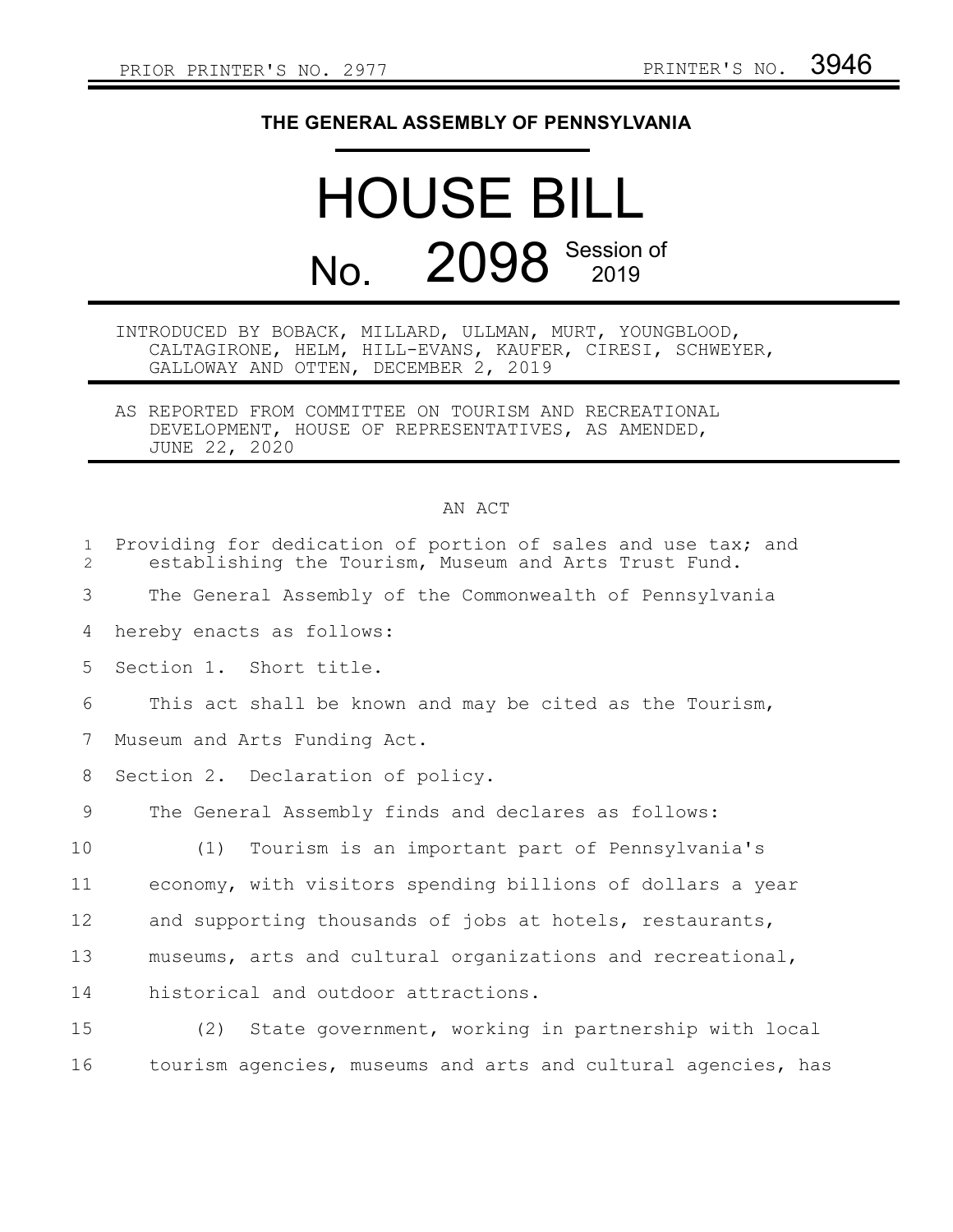a responsibility to promote and market this Commonwealth to out-of-State leisure and business travelers. 1 2

(3) A dedicated source of revenue for tourism marketing and promotion and for grants to museums and the arts will enable the Commonwealth to promote economic development, support our many museums and foster the diversity and strength of arts and culture in communities throughout this Commonwealth. 3 4 5 6 7 8

Section 3. Definitions. 9

The following words and phrases when used in this act shall have the meanings given to them in this section unless the context clearly indicates otherwise: 10 11 12

"Destination marketing organization." A nonprofit corporation, organization, association or agency that is engaged in tourism promotion or marketing on a regional or Statewide basis to attract leisure or business travelers to this Commonwealth. 13 14 15 16 17

"Fund." The Tourism, Museum and Arts Trust Fund established in section 4. 18 19

"Official tourism promotion and marketing agency of the Commonwealth." The nonprofit corporation, organization, association or State agency established by law or designated by the Department of Community and Economic Development as the official tourism promotion and marketing agency of the Commonwealth. 20 21 22 23 24 25

"Tourism promotion agency." A recognized nonprofit corporation, organization, association or agency that is engaged in planning and promoting programs designed to stimulate and increase the volume of tourist, visitor and vacation business within counties served by the agency as that term is defined in 26 27 28 29 30

20190HB2098PN3946 - 2 -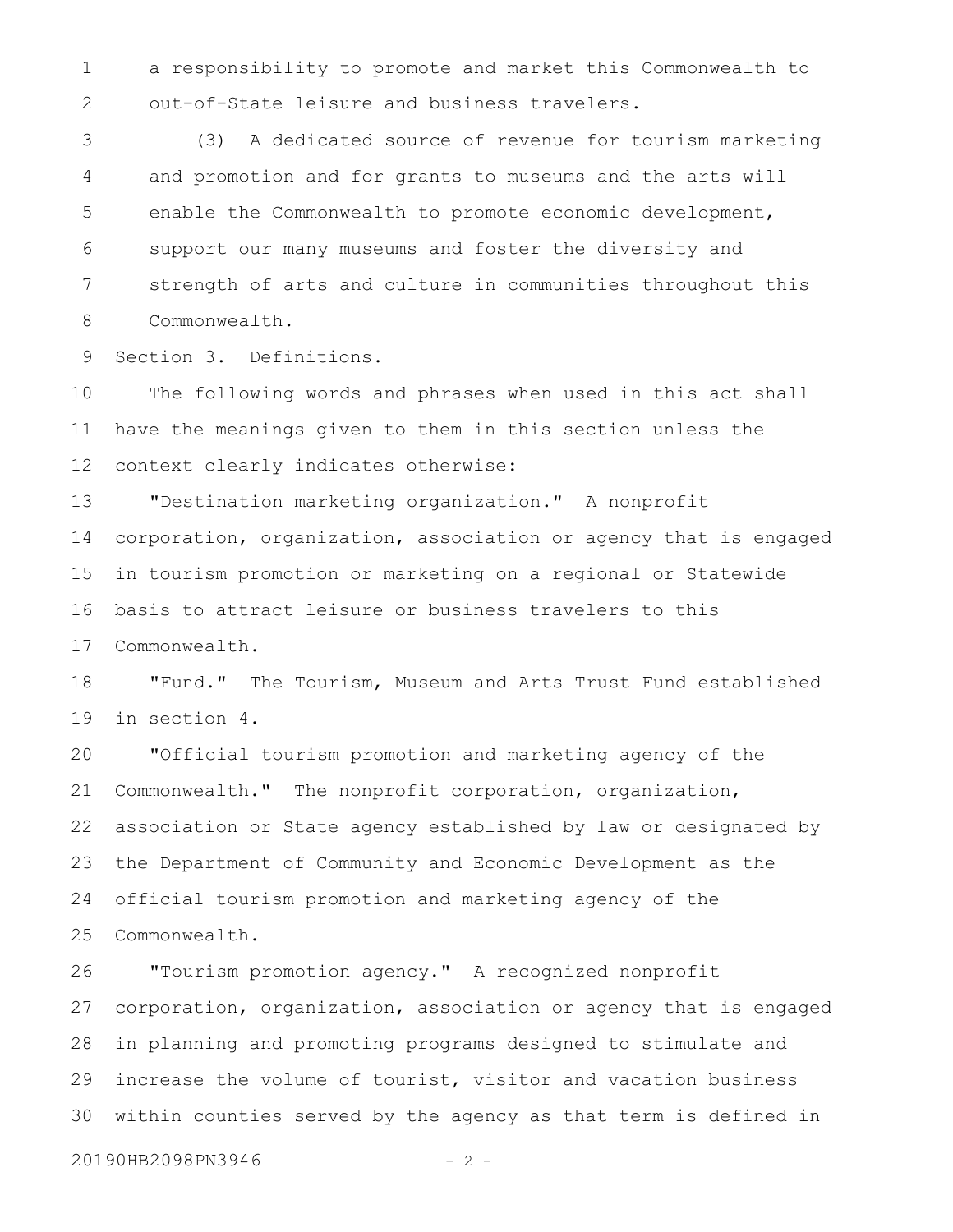the act of July 4, 2008 (P.L.621, No.50), known as the Tourism Promotion Act. 1 2

Section 4. Tourism, Museum and Arts Trust Fund. 3

(a) Establishment.--The Tourism, Museum and Arts Trust Fund is established in the State Treasury. 4 5

(b) Deposits.--The revenue collected under section 5 shall be deposited into the fund within 60 days of collection. 6 7

(c) Use of revenues.--The money in the fund is appropriated on a continuing basis to the fund and shall not lapse. Except as provided in subsection (d), payments from the fund shall be made upon warrant of the State Treasurer after receipt of a 8 9 10 11

requisition from the appropriate agency under this act. 12

(d) Initial distribution of funds.--No funds shall be distributed under section 5 prior to July 1, 2018. **<--** 13 14

Section 5. Funding for tourism, museums and arts. 15

(a) Source of funding.--The revenue generated from one-sixth of the tax levied under section 210 of the act of March 4, 1971 (P.L.6, No.2), known as the Tax Reform Code of 1971, shall be deposited into the fund for use as provided by this act. 16 17 18 19

(b) Allocation of funds.--The money in the fund shall be allocated as follows: 20 21

(1) Sixty percent of the revenue shall be used by the **<-** official tourism promotion and marketing agency of the Commonwealth for tourism marketing, promotion and developmentof activities to attract leisure and business travelers to this Commonwealth and for matching grants to destination marketing organizations and tourism promotion agencies. 22 23 24 25 26 27

(2) Twenty percent of the revenue shall be used by the Pennsylvania Historical and Museum Commission for museum assistance grants. 28 29 30

20190HB2098PN3946 - 3 -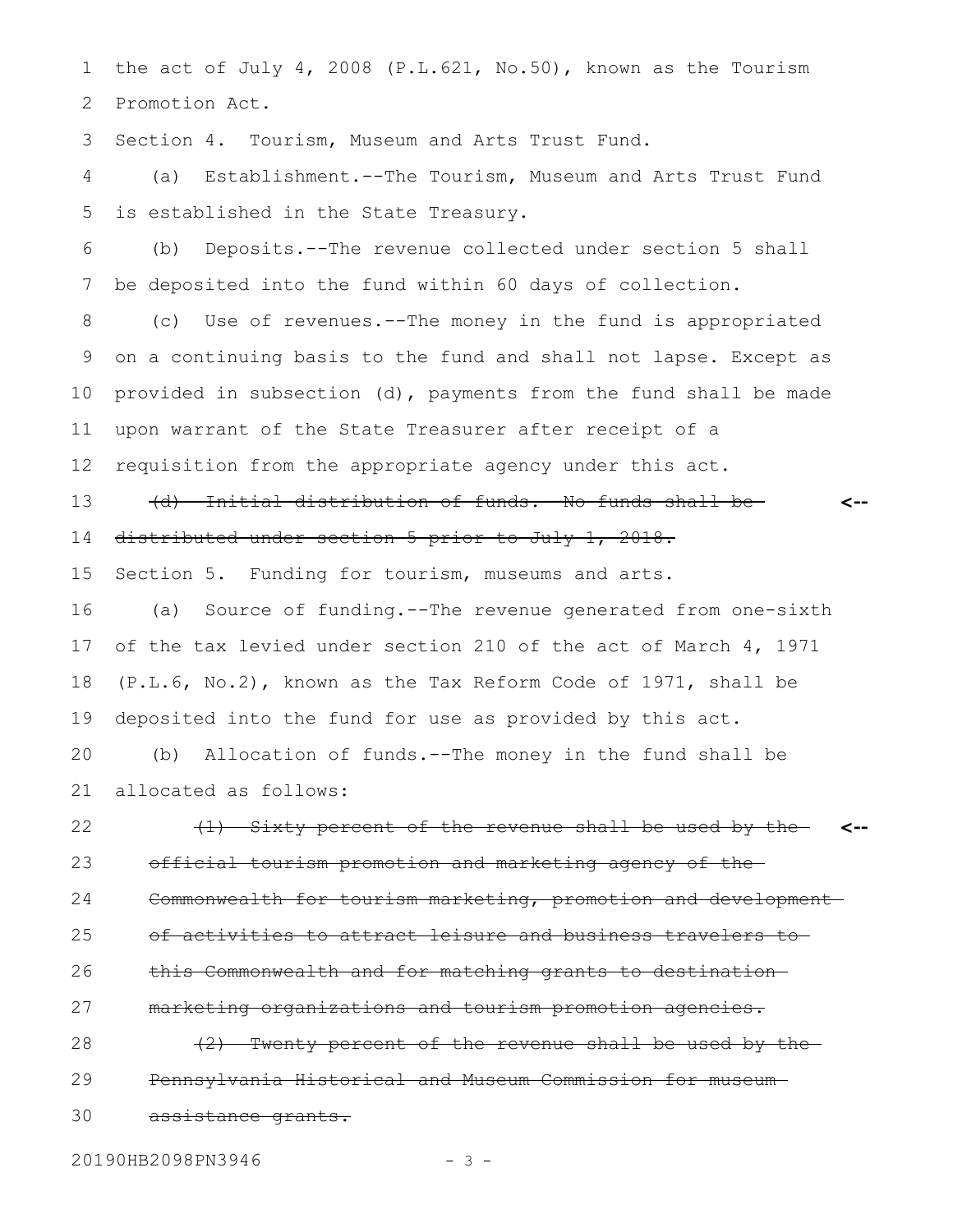(3) Twenty percent of the revenue shall be used by the Commonwealth of Pennsylvania Council on the Arts for grants to the arts. 1 2 3

(1) FROM THE EFFECTIVE DATE OF THIS SECTION UNTIL DECEMBER 31, 2022: **<--** 4 5

(I) SIXTY PERCENT OF THE REVENUE SHALL BE USED BY THE OFFICIAL TOURISM PROMOTION AND MARKETING AGENCY OF THE COMMONWEALTH FOR TOURISM MARKETING, PROMOTION AND DEVELOPMENT OF ACTIVITIES TO ATTRACT LEISURE AND BUSINESS TRAVELERS TO THIS COMMONWEALTH AND FOR MATCHING GRANTS TO DESTINATION MARKETING ORGANIZATIONS AND TOURISM PROMOTION AGENCIES. 6 7 8 9 10 11 12

(II) FIFTEEN PERCENT OF THE REVENUE SHALL BE USED BY THE PENNSYLVANIA HISTORICAL AND MUSEUM COMMISSION FOR MUSEUM ASSISTANCE GRANTS. 13 14 15

(III) FIFTEEN PERCENT OF THE REVENUE SHALL BE USED BY THE PENNSYLVANIA COUNCIL ON THE ARTS FOR GRANTS TO THE ARTS. 16 17 18

(IV) TEN PERCENT OF THE REVENUE SHALL BE USED BY THE DEPARTMENT OF COMMUNITY AND ECONOMIC DEVELOPMENT FOR ACCREDITED ZOOS. FOR THE PURPOSE OF THIS SUBPARAGRAPH, THE TERM "ACCREDITED ZOO" SHALL MEAN A PENNSYLVANIA ACCREDITED ZOO DESIGNATED BY THE ASSOCIATION OF ZOOS AND AQUARIUMS OR THE ZOOLOGICAL ASSOCIATION OF AMERICA OR A MEMBER OF THE PENNSYLVANIA ZOOLOGICAL COUNCIL. 19 20 21 22 23 24 25

(2) FROM JANUARY 1, 2023, AND EVERY YEAR THEREAFTER: 26

(I) SIXTY PERCENT OF THE REVENUE SHALL BE USED BY THE OFFICIAL TOURISM PROMOTION AND MARKETING AGENCY OF THE COMMONWEALTH FOR TOURISM MARKETING, PROMOTION AND DEVELOPMENT OF ACTIVITIES TO ATTRACT LEISURE AND BUSINESS 27 28 29 30